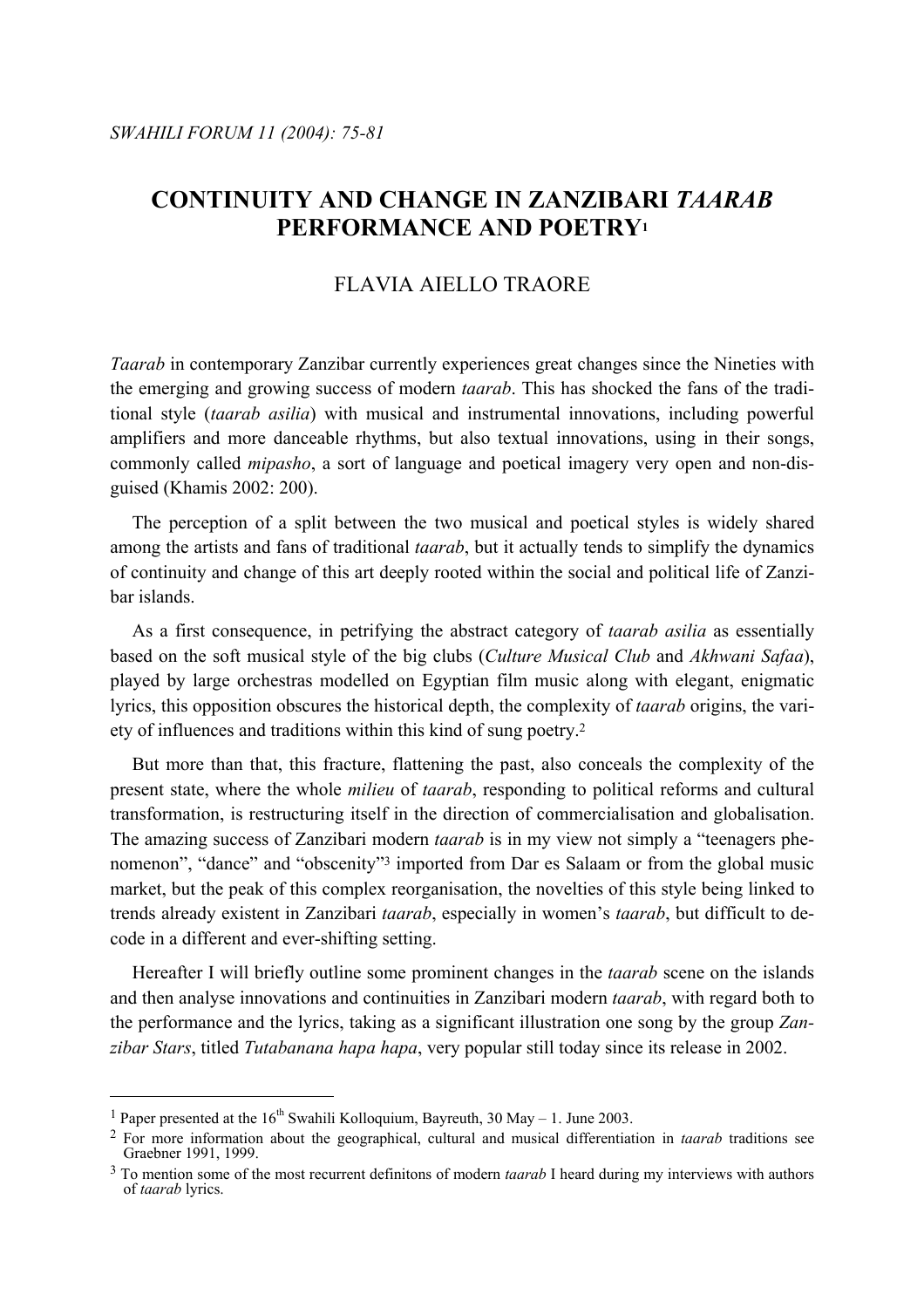### *FLAVIA AIELLO TRAORÉ*

1. On the islands – differently from the mainland, where during the *Ujamaa* political phase *taarab* was viewed as foreign to the national culture – this genre of sung poetry has always been considered intrinsic to Zanzibari identity and was long supported with state and party funding (Askew 2002: 224). In addition, viewing *taarab* as a vehicle for educating the people to the new policies, after the Revolution in 1964 the Government formed the *Culture Musical Club*, a huge orchestra made up of musicians mainly from the outside districts of Zanzibar town (Topp 1994: 161).

 A change that occurred in Zanzibar during the last decades was the Government's encouragement of private initiative in *taarab* activities. Today it only sponsors a small and simply equipped group, *Sanaa ya Taarab*, led by the famous singer Fatma Issa. The clubs of *taarab asilia* have thus been solicited to search eagerly for financial resources. Trying to conciliate their needs with an efficient and commercially oriented management, both the numerous and well-equipped orchestras and the smaller clubs exploit the contradictory potentialities of contemporary global world. These clubs take advantage of the international success of "ethnic music" in two different ways. On the one hand they look for sponsorship to afford high-quality recordings4 and foreign tours, as well for participation in cultural events, such as the yearly *Festival of the Dhow Countries*, widely attended by Western cultural operators. On the other hand these clubs perform for tourist entertainment; to mention some examples, during the summer season 2002 the *Culture Musical Club* played every week at the beach hotel "Mtoni Marine", Mohamed Ilyas and the *Twinkling Stars* performed regularly at the hotel "Serena" and at the restaurant "Monsoon" in Stonetown, and *Sanaa ya Taarab* at tourist villages in Nungwi.

 Another recent development is the vanishing of women's *taarab* clubs. In the past these female associations, who took inspiration from the charismatic singer Siti binti Saad, were very active in the organisation of weddings, and hired young male musicians from the *taarab* clubs for their performances (Topp 1994: 158). As pointed out by Mariam Hamdani, manager of the old singer Bi Kidude and member of the *Twinkling Stars,* and Khadija Baramia, leader of the former female club *Nuru el-Uyun*, 5 the high expenses for the hire of musicians was one of the main factors discouraging women to continue their performances, along with a strategy of co-optation that encouraged many of them to enter the big clubs of *taarab asilia* and alternatively or eventually the modern *taarab* bands.

 In urban Zanzibar business and rational management are indeed features which belong to contemporary *taarab* as a whole, expanding its activities beyond the usual domains (namely weddings, religious and political celebrations), but with diversified strategies: Whereas the clubs and artists of *taarab asilia* and *kidumbak* cleverly exploit the charm of historical continuity and tradition, the Zanzibari modern *taarab* bands, as I will describe on the next pages,

<sup>4</sup> For instance those produced by Globestyle (UK).

<sup>5</sup> Both women interviewed during my research, respectively on August 17, 2002 and September 2, 2002.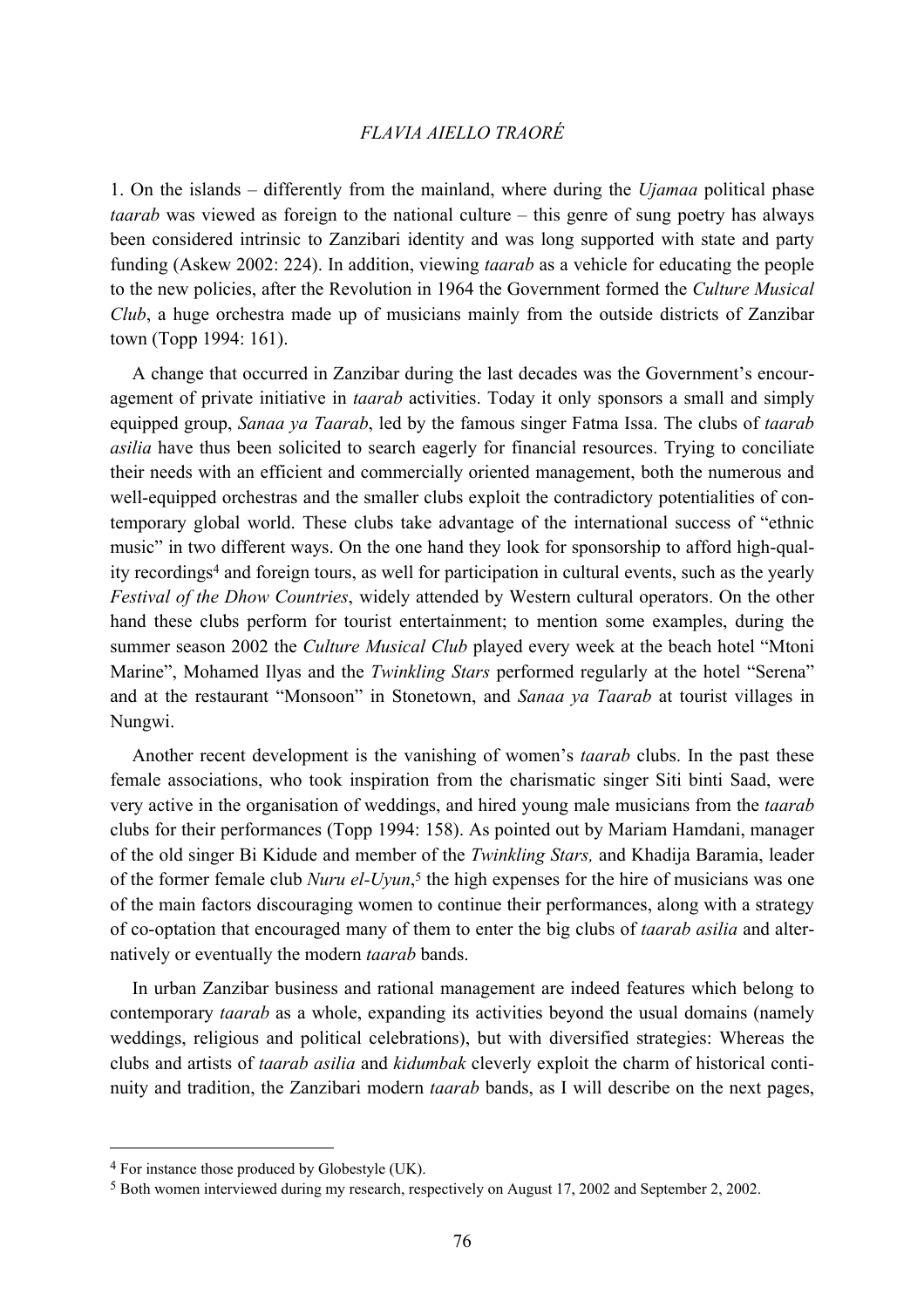# *CONTINUITY AND CHANGE IN ZANZIBARI* TAARAB

take advantage of the commercial potentialities of the female *taarab* style, i.e. with more danceable beats and more straightforward lyrics, shifting it from the separate context of weddings to the open domain of contemporary music industry, in other words, an extraordinary diffusion through radio, television, the selling of tapes, videos, CDs, tours and crowded paidconcerts.

2. A modern *taarab* concert is in fact a very spectacular event, where Zanzibari women (the majority of the public) display their elegance (dresses, jewellery, hair-styles and henna) and dancing abilities. The dance has become an integrated part of the performance, while in traditional *taarab* concerts people sit down listening to the songs, sometimes walking majestically or slowly dancing to join the stage and reward the singer.

 The lyrics of the songs, nevertheless, are still the main element, which can decide the success of a song, establishing it as a real "hit". In July 2002 I went to a concert of the band *Zanzibar Stars*, founded at the beginning of the year by departing members of the group *East African Melody*, but already presenting their third album. During this crowded event at the *Ngome Kongwe,* the Old Fort, presently used for concerts and cultural manifestations, I noticed that the majority of the public was dancing the known songs, while listening to the new ones.

 The most popular song was *Tutabanana hapa hapa* (We will keep tightly together right here), whose tunes were circulating in town all the time through radio and tapes. Women were dancing passionately and interacting through glances and gestures associated to the song texts, in strong contrast to the aloofness of traditional performances. The combination of song texts with both performance practices – dance, eye and finger movements while rewarding the singer or the musicians (*kutunza*) – and shared local knowledge as a means for negotiating social relations is not a novelty but a very distinctive feature of women's *taarab* along the Swahili coast (Askew 2002: 128) and on the islands. This practice is only amplified in modern *taarab* performances where the act of rewarding has been prolonged as an element of the dance itself, with women waving banknotes a long time before effectively giving them, thus allowing even more symbolic space for allusive gestures strengthening or contesting social relations.

 The author of the lyrics of *Tutabanana hapa hapa* is a young man, named Haji Machano, who explained to me the message of the text using the following words:<sup>6</sup>

*Nimetunga kwa sababu kuna watu mpaka leo wanakataa kuolewa wawili, ushafahamu? Mimi ni Mwislamu. Kama mwanamme ana uwezo anaweza kuoa wanawake wawili watatu mpaka wanne. Madhali sisi tunafuata dini na wanawake kwa kiwango kikubwa wapo wengi. Tunavoamini wanahitaji kuolewa. Sawa? Kwa hiyo ni vyema kuoa kwa system ile tuliyoruhusiwa katika dini. Wawili, watatu mpaka wanne. Sasa kuna wengine huwa wanakataa kataa lakini hawana legal reason sawa, kwa hivyo ndo hawana sababu ya kukataa. Kwa hivyo nilijaribu kuwaambia wanawake wale wanaokataa kwamba wasikatae kukaa na wenzio.* 

<sup>6</sup> During an interview, July 23, 2002.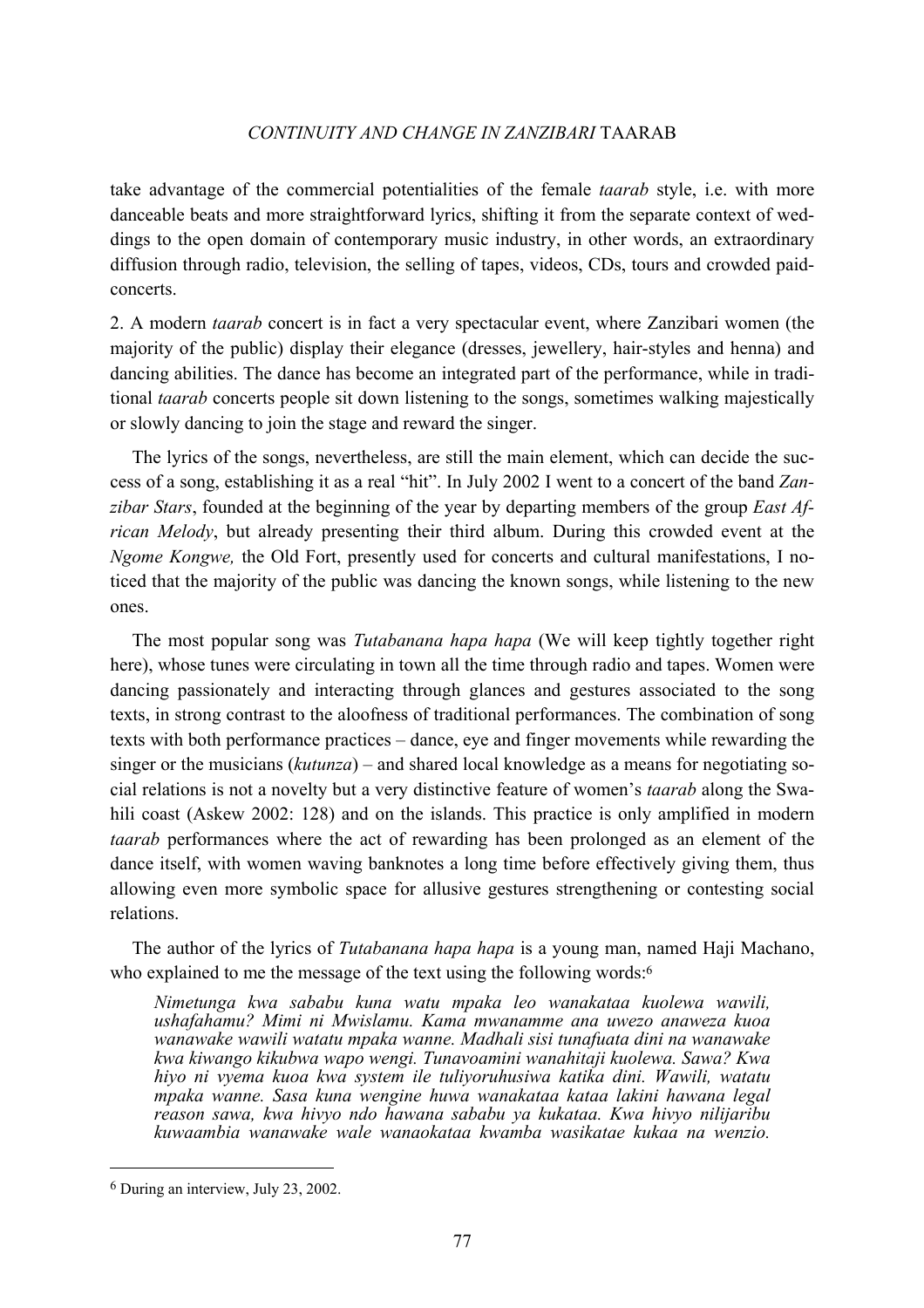# *FLAVIA AIELLO TRAORÉ*

*Wakiolewa na mwenzio kama wawili watatu wakubali tu kukaa naye muishi msikilizane provided Bwana anagawa kila kitu sawa sawa...*

The composer of the lyrics has picked a theme very important in the social life of Zanzibari community: the relationship between co-wives is a very sensitive issue in Swahili culture, to be expressed only through mediation, like for instance also in the *kanga* writings (see Beck 2001). Significantly, in fact, after the *kanga* saying *Tutabanana hapa hapa,* the answer to it (*Utabanana na nani wewe mchafu)* soon appeared. Moreover, it is a meaningful theme for Muslims also elsewhere, which facilitates the diffusion of the song on a wider East African market.

 One ingredient of the great success of this title in my view is the interesting verbal strategy of the poem, whose narrating voice is a woman, precisely a co-wife claiming equal rights with the first wife in a rather explicit language. Let us have a look at the introduction of the poem, sung by the chorus:

*Tutabanana hapa hapa nakwenda nawe sambamba (2) Kama wewe wa nyumba kubwa na mimi wa nyumba ndogo Sote wa mume mmoja sote tuna haki sawa Usilete za kuleta kunitimua huwezi Sinifikiri goi goi mimi niko fit kishenzi Tutabanana hapa hapa tule mkono kwa mkono Ukishindwa shauri yako ukisusa hiyari yako (2)*

The use of an introduction is a stylistic innovation in Zanzibari *taarab* lyrics, generally composed by four stanzas, mostly quatrains of 16 syllables lines rhyming in regular patterns,7 and a brief recurring refrain (*kiitikio*). Whereas the lines of the stanzas generally respect the rhyme, in modern *taarab* songs the introduction and the much longer refrains are frequently in free verses, giving the impression of a very familiar, ordinary language. The locutions used are very open, sometimes offending and full of sexual allusions, like in the following stanza:

*Eti unajiekti na nyodo kunitilia/Huniwezi kwa lolote mimi mambo yangu poa (2) Kwa mapenzi hunipati raha nazijulia/Penzi nnampa lote yeye anafurahia (2) Wewe hujui chochote mimi nnavyosikia/Na kupika si yako arti vibichi wampikia (2) Ndio maana siku zote huja kwangu kujilia/Tutabanana hapa hapa sote wa mume mmoja (2) Lala nae siku mbili na kwangu alale mbili (2)* 

*Kizidisha siku moja cha moto utakiona (2)* 

 $\overline{a}$ 

It is this kind of language that has upset the Zanzibari artists and fans of traditional *taarab*, who lament that the *mipasho* songs are deteriorating the art of *taarab* with texts full of *matusi*, of invectives and brutal, vulgar lexicon, in total contrast with the taboos of the traditional

<sup>7</sup> Although three-lined stanzas are also employed, especially in the early *taarab* production (Suleiman 1969: 87).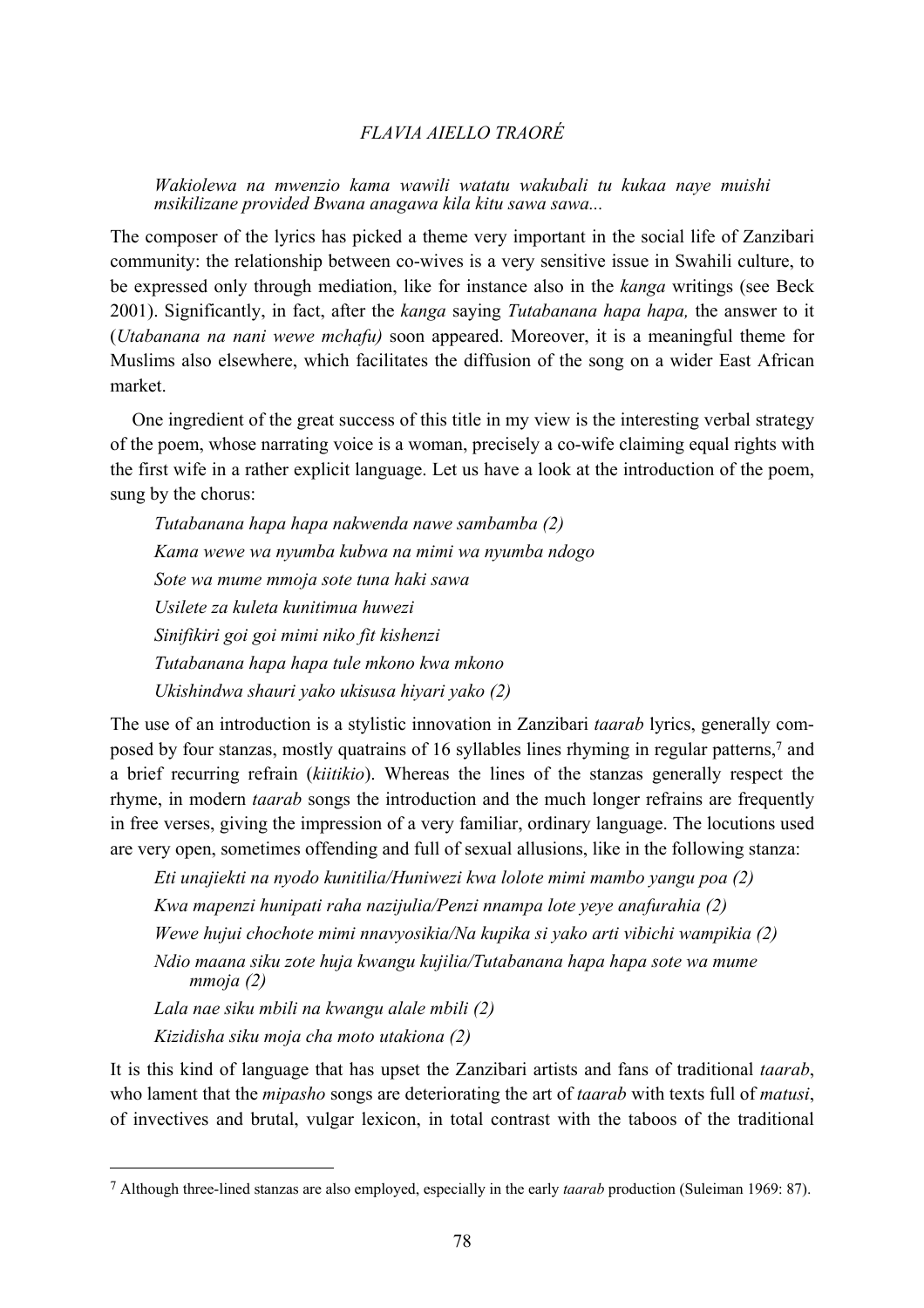#### *CONTINUITY AND CHANGE IN ZANZIBARI* TAARAB

*taarab* poetry, which allows the expression of polemic arguments or erotic references only through *mafumbo*, through a sort of language and imagery difficult to decipher and thus not disturbing the sense of dignity and respect (*heshima*). This, in modern *taarab* concerts, is further threatened by the act of dancing under the stage but also on it; for instance, during an interview Bi Kidude deplored the singer Khadija Kopa for borrowing body movements from the *unyago* dances.

 The composers of modern *taarab* lyrics are much aware of the feelings aroused by their texts. For instance, the title of the third album of *Zanzibar Stars*, namely *Wakerekao shauri yao* (The ones who feel irritated, it's their problem), seems to be ironically referring to their slanderers. They defend their choice, as stated by Haji Machano:

*[Nyimbo], za sasa ni very transparent, wazi, zamani walikuwa wanaficha wanatumia nyimbo za mafumbo. Akisema analipenda tunda, analipenda, analihusudu, analisifu tunda anavyolipenda kumbe sio tunda ni mtu. Lakini siku hizi huwezi kusifu tunda unamwambia yule mtu mwenyewe moja kwa moja nakupenda nakutaka, I need you, I love you na vitu kama hivyo. Lakini zamani unatumia vitu kama ndege, ndege hawa birds. Unaweza kumsifu ndege wako vile anavyoruka na kutua na vipi kumbe unamsifu mtu. Sasa kikubwa nilichokigundua mimi ni kwamba zamani walikuwa wanaficha walikuwa wanatumia lugha ya sitiari. Lakini siku hizi wanaweka wazi wazi kuelezea kila kitu.* 

The *mipasho* songs, however, have not been played first by modern *taarab* bands: they were usually part of women's *taarab* performances (Topp Fargion 2000). The women's clubs were very competitive, they also used the form of *mipasho*, with livelier songs, often covers of Kenyan or Arabic songs in vogue with newly created lyrics fully immersed in the politics of human relations, and sometimes challenging the dignity and reputation of the rival group or singer. Around the mid Eighties, following scandals due to the exacerbated rivalry between two female clubs (*Nuru el-Uyun* and *Royal Air Force*), the Government forced the women's clubs to register and had the lyrics controlled by the Censorship Board (Topp Fargion 2000: 48).

 Since then many things have changed, and the continuous fading away of female clubs has favoured the exchange between women's musical and poetical trends and the big *taarab* clubs. Consequently new rhythms and *mipasho* lyrics, composed by women and men, were introduced in the repertoire of the big clubs, although in a mild way, *mipasho laini*, as defined by Suleiman Said Mohamed, Chief Poet of the *Culture Musical Club*. 8

 One of the first men who created successful *mipasho* in a modern style is Abdulla Eissa, member of the club *Akhwani Safaa.* Around the beginning of the Nineties he was director of the new band *East African Melody*, founded in Dubai, who released many popular *mipasho*. 9 This was the beginning of Zanzibari modern *taarab*, a prevalently male circuit but

<sup>8</sup> Interview, July 3, 2002.

<sup>9</sup> More information about the singer/composer and some texts are downloadable at Abdulla Eissa's home page: http://www.dumbak.com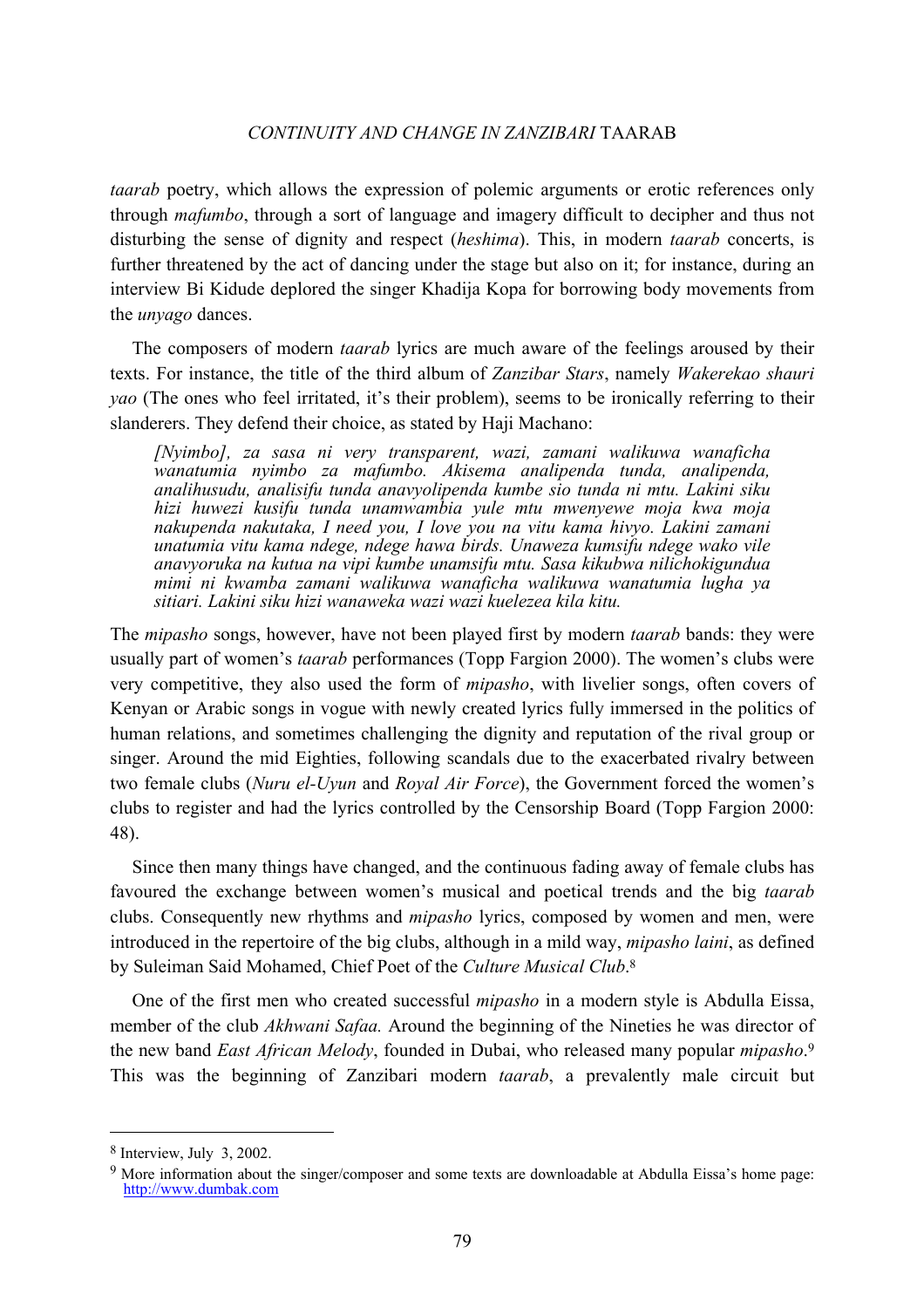# *FLAVIA AIELLO TRAORÉ*

commercially targeting overall a young and female public, as the song *Tutabanana hapa hapa*  perfectly exemplifies. In fact, it was no coincidence that a cosmetics firm sponsored the concert by Zanzibar Stars I recalled above. The event was also associated to a fashion show by Farouk Abdalla, a Zanzibari stylist who presented very trendy dresses made of *kanga*, and the consequent election of Miss *Kanga*.

 Zanzibari modern *taarab* has fully realised the commercial potentialities of shifting the use of *mipasho* songs from the context of weddings to the domain of paid-for concerts and mass media. Lyrics like *Tutabanana hapa hapa* clearly aim at provoking those personal dynamics, which are part of the dispute regulation and negotiation of social status through *taarab*, however sometimes degenerating in physical attacks, as explained by Haji Machano:

*Kwa sababu nyimbo inaweza ikaimbwa sasa kama kuna watu wawili kwenye tarab wana uhasana na ile nyimbo pengine inamwelekea kumwambia yule mwenzie, pengine mke mwenza, ushafahamu. Ile nyimbo inasema kwamba na mimi amenioa oh! Tutakula sahani moja ntabaki hapa hapa. Kama kuna mtu katika ile tarab wapi sasa kuna mmoja kaolewa hivi karibuni. Basi anaweza kwenda kumsusika mwenziwe kwa udole kama anamuonyesha ishara kwamba hiyo nyimbo unaimbiwa wewe. Mwanamke hatokubali na yeye wanaweza hata wakapigana.* 

By rendering more explicit and more visible women's use of song lyrics - associated to dance, tipping, glances and gestures - as a means of negotiating social relations, modern *taarab* performances have thus raised the morally biased perception of a cultural break, upsetting the artists and enthusiasts of traditional *taarab* (as often reported on the official press, Zanzibar Leo). At the same time, the introduction of musical innovations and the use of a sort of language more explicit, familiar, rich in slang expressions and common English borrowings are further ingredients that have widened the audience of Zanzibari *taarab*. Zanzibari modern *taarab* bands, in fact, are very popular among the young people and also on the mainland. The massive spread of their songs through the radio, together with the evidence of a more tolerant attitude on the part of the Censorship Board, seems to indicate a certain attraction to this novelty by more pragmatic segments of the establishment.

#### **Acknowledgements**

This paper summarises my first observations after a stay in Zanzibar town (June - September 2002) to carry out field research for a Ph.D. dissertation about *taarab* sung poetry, tutored by Prof. E. Zubkova Bertoncini. Financial support to the research was granted by the University of Naples "L'Orientale". I also thank the Zanzibari Government and the Ministry of Culture for the necessary permits. My special thanks to all the people in Zanzibar who made my work possible, in particular those who agreed to be interviewed, Idi Farhan, Khamis Shehe, Haji Gora, Bi Kidude, Suleiman Said Mohamed, Fatma Abdisalami, Aisha Saleh, Makame Faki, Bwana Chimbeni, Fatma Issa, Abbasi Mdungi, Mariam Hamdani and Mohamed Ilyas, Khadija Baramia, Haji Machano and Nassor Seif. I wish to thank Mohamed Muombwa for his friendly assistance, clever advising and the hospitality of his family in town and Makunduchi. Thanks also to Hassan Simba and Nasma Haji Chum for their friendship and help in transcribing the interviews. Finally I thank Valentina and my mother Urda for their warmth and assistance, and my husband Moustapha who provided moral support and gentle care for our baby Aicha and myself during the sojourn in Zanzibar. *Barka*.